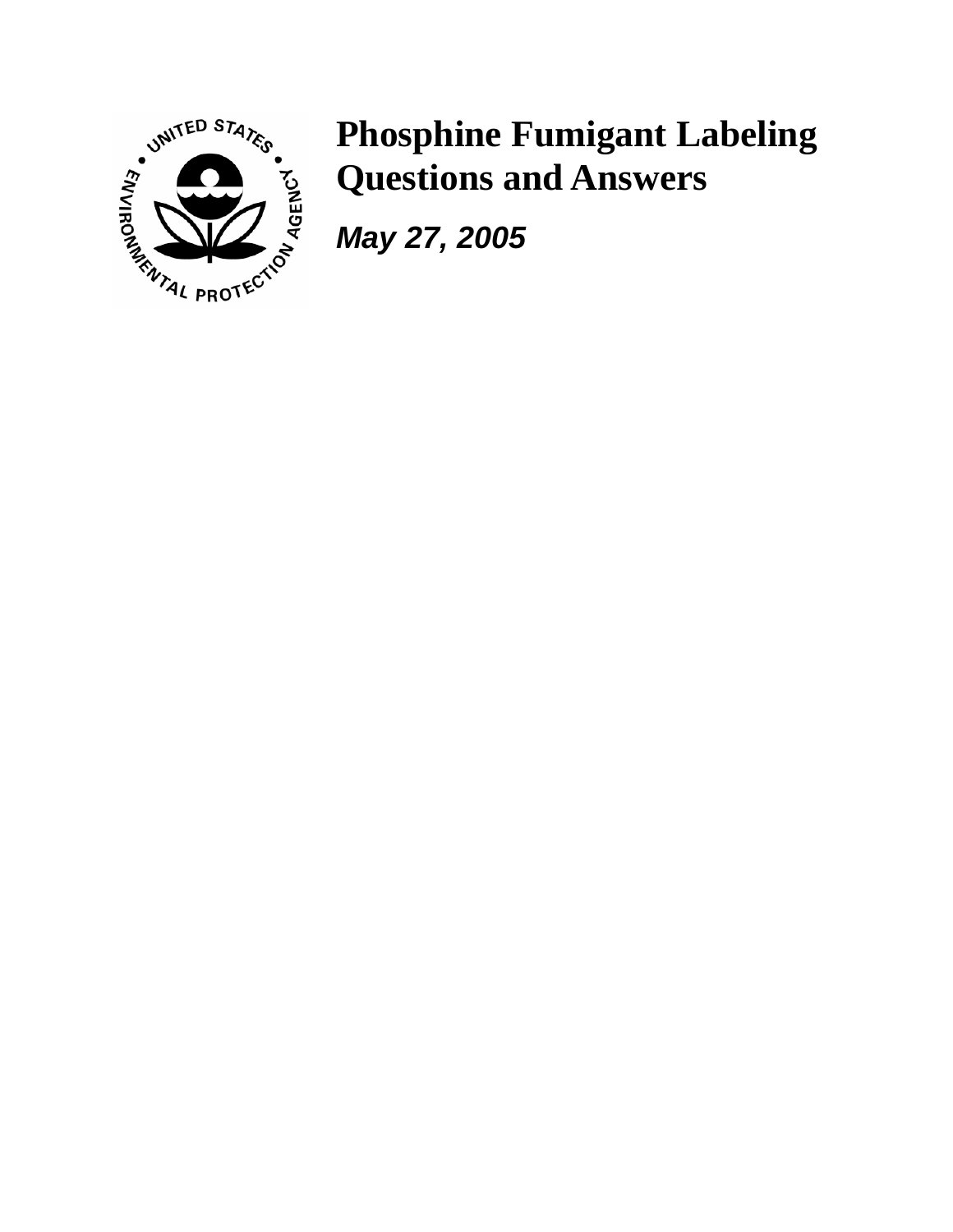May 27, 2005

## Phosphine Fumigant Labeling Questions and Answers

Contact: Meredith Laws Chief, Insecticide-Rodenticide Branch (703) 308-7038 laws.meredith@epa.gov

- **1. What is Fumigation?** Fumigation is the act of introducing a pesticide into an enclosed space in such a manner that it disperses quickly and acts in a gaseous state on the target organism. Pesticides formulated as fumigants have physical characteristics which cause them to occupy all air spaces within an enclosed area and to penetrate commodities within these areas. Aluminum and magnesium phosphide fumigants are generally used in space and commodity fumigation, when they are applied to properly sealed structures, containers, or rodent burrows.
- **2. What is a Fumigation Management Plan?** A Fumigation Management Plan (FMP), referred to in Section 21 of the Applicator's Manual, is a written description of the steps designed to plan for a safe, legal and effective fumigation. It is important to note that some plans will be more comprehensive than others. The certified applicator and owner of the property to be fumigated must address characterization of the structure and/or area and include all safety requirements in the plan prior to application. A new FMP is not needed for every fumigation of an individual facility if conditions will not vary other than general updates such as temperature and humidity recordings. The FMP and related documentation, including monitoring records, must be maintained for a minimum of 2 years.
- **3. Is an FMP required, and if so, how does a state enforcement official determine if an FMP is in compliance?** Yes, an FMP is always required for phosphine fumigations, including for rodent burrow fumigation. Since these are site-specific, certain requirements of the FMP may not apply. If this is the case, the plan should state why. The degree of enforcement and compliance with individual FMPs rests with the State Lead Agency.
- **4. Are fumigations only conducted by Certified Applicators?** Although the Federal labeling allows trained workers to do certain activities associated with fumigations, some states may be more restrictive than others and require that a certified applicator always be physically present on site. Therefore, before proceeding with a fumigation, the client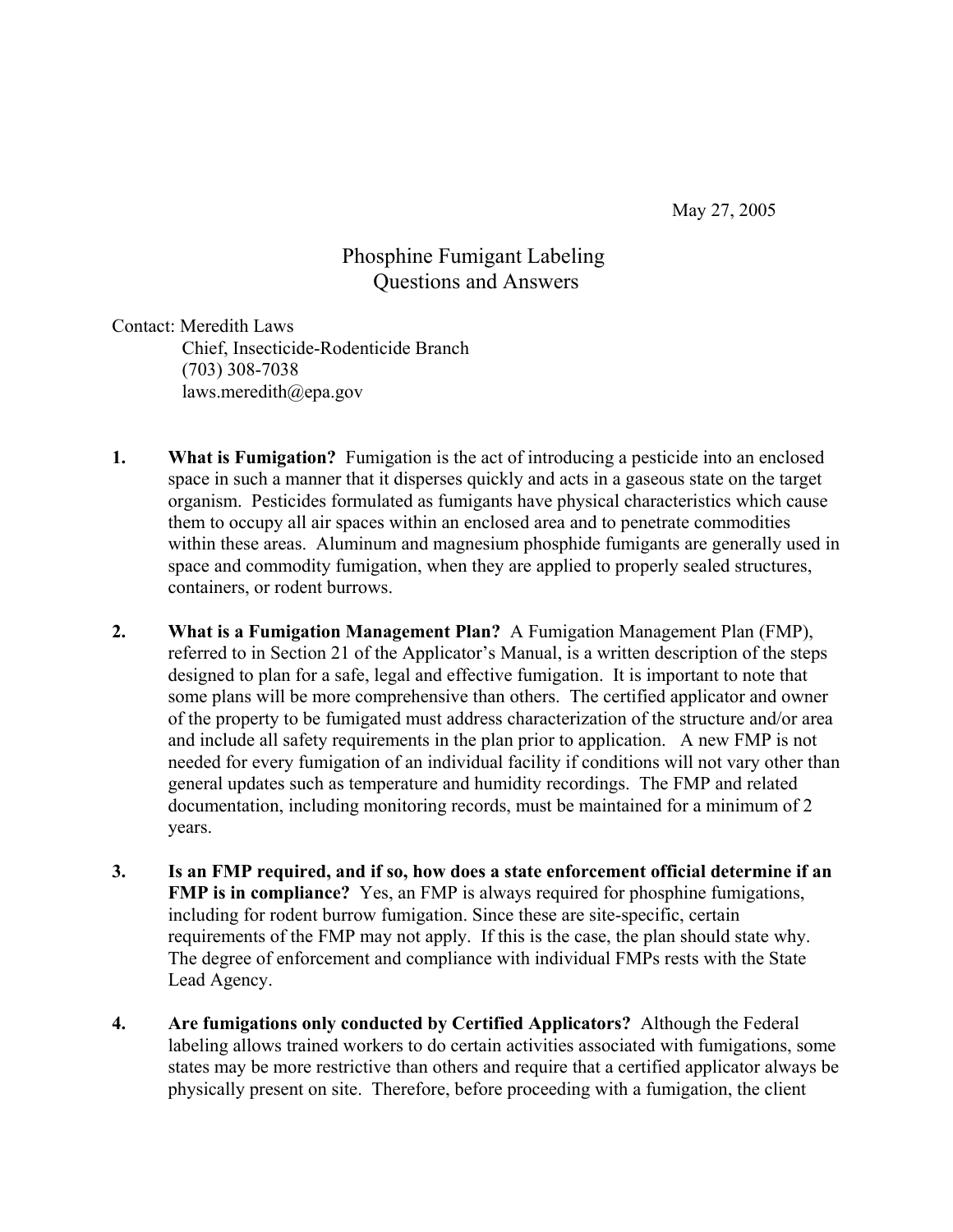and/or certified applicator should consult with the State lead pesticide regulatory agency to determine regulatory status, requirements, and restrictions for use of fumigants in that state. A directory of state pesticide control officials can be found under the AAPCO website: <http://aapco.ceris.purdue.edu/htm/control.htm>

- **5. When can a certified applicator turn over supervision of the fumigation to a trained person?** Most fumigation activities are carried out by a certified applicator or by a trained worker under the direct supervision of a certified applicator. As mentioned above, state restrictions and requirements vary. In some states certain specific activities can be turned over to a trained worker to complete the fumigation independently in the absence of a certified applicator. The CA may remain in voice contact if needed but not physically present. These specific activities include:
	- Monitoring the fumigation site for gas leaks and accumulation of phosphine gas above the permitted limit
	- completing the aeration of a structure after the aeration has progressed and stabilized
	- removal of placards after the aeration is completed
	- receiving, aerating and releasing the content of a vehicle fumigated in-transit (Note: transporting vehicles under fumigation over public roads is prohibited)
	- transfer of an unaerated commodity from one in-transit container to another storage site to continue with the fumigation
	- disposal of any spent fumigant
	- maintenance of written records of all permitted actions performed.
- **6. Are there circumstances or states when certain fumigation activities conducted by a trained worker in the absence of a certified applicator cannot be done or are not allowed under state law?** Yes. Some states have additional restrictions on fumigation activities that a trained worker can do independently. The front panel of the applicator's manual states *"CONSULT WITH YOUR STATE LEAD PESTICIDE REGULATORY AGENCY TO DETERMINE REGULATORY STATUS, REQUIREMENTS, AND RESTRICTIONS FOR FUMIGATION IN THAT STATE."*
- **7. Does a trained technician have to be supervised?** When a fumigation product is being applied it must be under the supervision of a certified applicator. In many states "Under direct supervision" means the act or process whereby application of a pesticide is made by a competent person acting under the instructions and control of a licensee or certified applicator who is responsible for the action of that person and who is available if and when needed, even though such licensee or certified applicator is not physically present at the time and place the pesticide is applied. However, in some states certain activities as noted previously may not be performed without the physical presence of the CA.
- **8. What is voice contact?** Voice contact means that the certified applicator (CA) is supervising the trained worker(s) by maintaining a voice communication, with or without being physically present on site. Voice contact when the certified applicator is present on-site may be accomplished by the use of phones or walkie-talkies in a situation where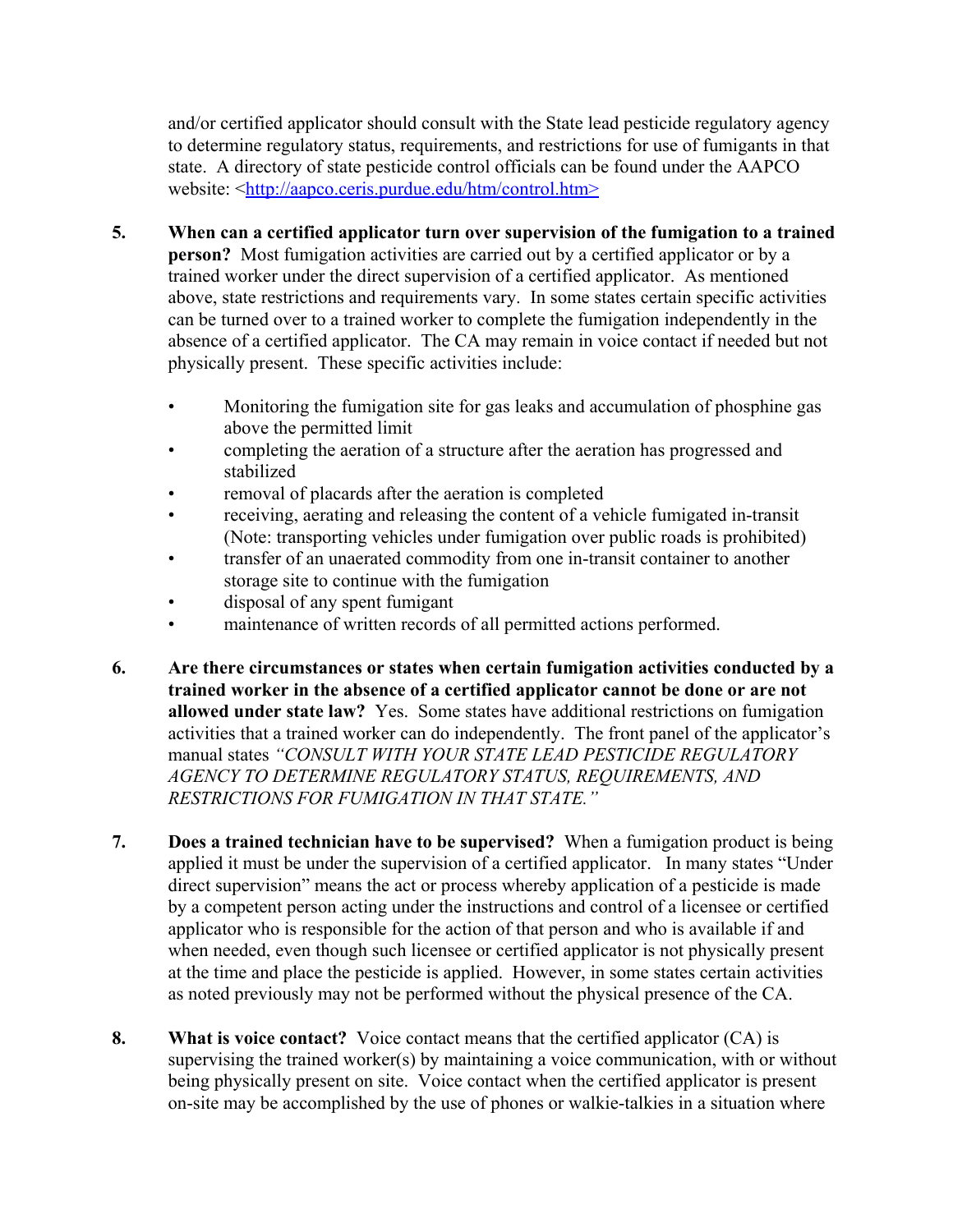the CA and the trained worker are not working at a visible distance to each other (ex. when working at a large facility where several sheds or bins will be fumigated at the same time or while trouble shooting a gas leak after the fumigation has started). When both parties are not physically present on site, voice contact may be accomplished through the use of phones or walkie-talkies.

- **9. When does fumigation start and end?** Fumigation starts with the introduction of the fumigant into a space or commodity that has been properly placarded and secured. It ends when aeration has rendered the space or commodity at or below established safe limits specified in the product labeling. Safe disposal of the spent fumigant, according to label directions, must also be conducted following completion of the fumigation.
- **10. Is a separate FMP required for each railcar?** The intent of the label is to develop an FMP that will ensure a safe and effective fumigation. This could mean that one plan would be sufficient to include many cars being fumigated at one time or depending on the application process, how secure the area is, location of the cars, etc. more than one plan may be necessary. An FMP could be developed to cover multiple fumigations over the course of multiple days provided conditions remain the same for each fumigation.
- **11. When does the responsibility end for the fumigator of in-transit fumigations?** A certified applicator's responsibility ends when the in-transit fumigated rail car is properly labeled, secured and made ready for shipment and the consignee of the shipment is notified with the appropriate documents. This means that the receiver (consignee) is responsible for having a certified applicator or a trained worker (per state requirements) available on-site to receive and process the in-transit fumigated container since once the in-transit vehicle leaves the state where it was fumigated, it falls under the jurisdiction of another state. Other states may be more or less restrictive. *(I would like to add a list of those states that do require a Certified Applicator be present when fumigated railcars are aerated - need to get this from SFIREG.)*
- **12. Who is responsible for training of workers and who assures that the workers have completed the appropriate training to open the in-transit fumigated railcars that have been sent to the consignee?** Proper handling of treated railcars at their destination is the responsibility of the consignee. The consignee must be familiar with the properties of phosphide fumigants, worker exposure limits and symptoms and first aid treatment for phosphide poisoning, know how to make gas concentration measurements and have a clear understanding of the particular state requirements regarding the receipt of fumigated railcars. Upon receipt of the railcar, railroad boxcars, shipping containers and other vehicles, a trained person must perform the aeration process and must document in writing that monitoring has been conducted and that aeration has been completed. A certified applicator is responsible for training workers, including those employed by the consignee receiving fumigated railcars. This training must follow the procedures outlined in the applicator's manual registered by EPA, or, by other training which is accepted by state and local authorities. Additionally, trained workers must receive refresher training annually and the records of the training must be retained for a minimum of three years.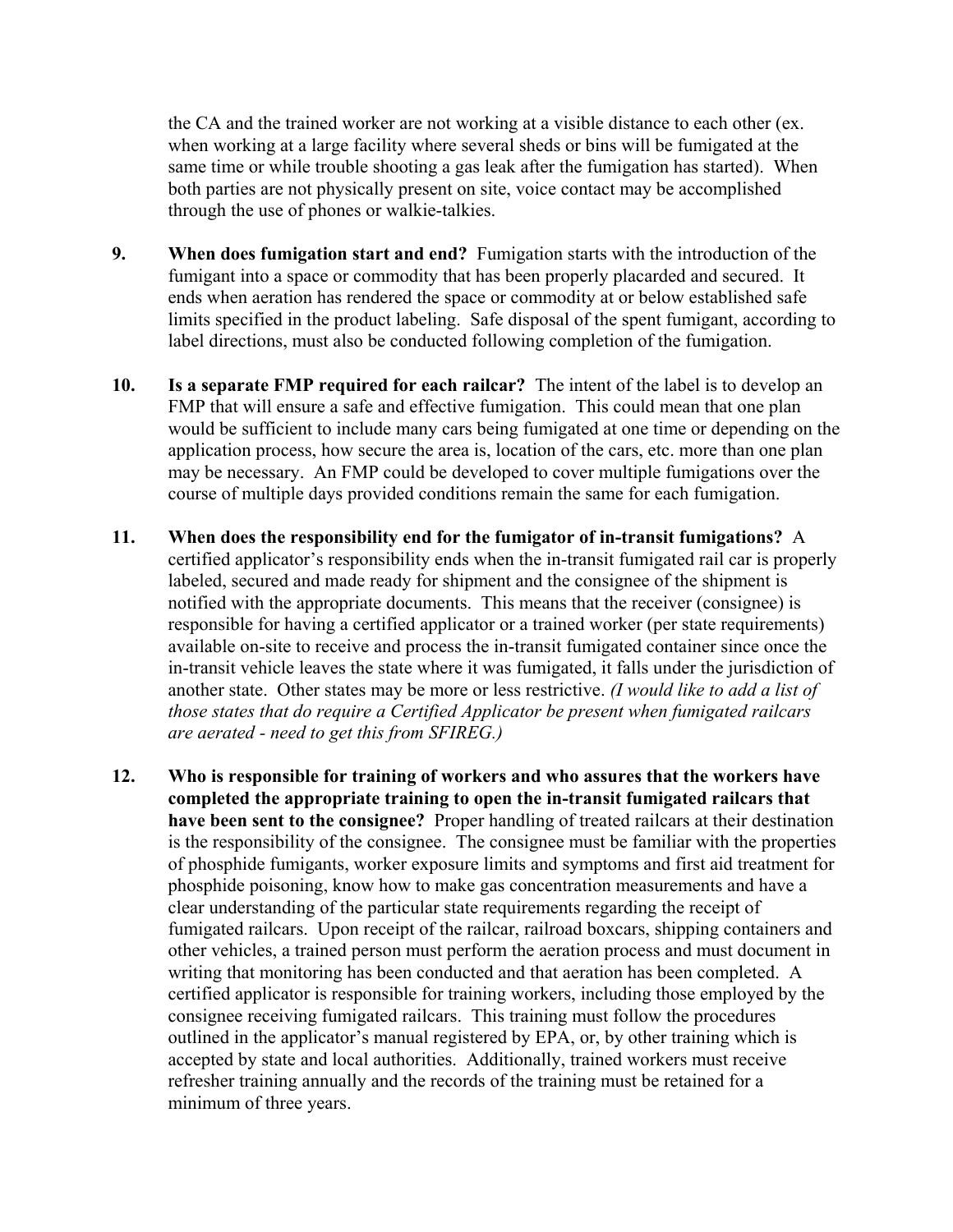- **13. What criteria could be used for state approval of training programs?** Most states have regulations in place that would give them criteria for approving training programs for recertification purposes. A similar approval process could also be in place for companies submitting in-house programs used to train individuals who will be receiving fumigated railcars.
- **14. What methods are allowed for sending the Applicator's Manuals to the consignee?**  There is no restriction in the labeling on how you must send the applicator manual only that it must precede or be attached to the shipment. In addition, you are required to provide written notification that a vehicle is under fumigation. This can be done by fax, email, courier service, etc.; however the label does not specify how you send the manual or provide written notification, only that you must do it. In cases where the shipper and/or applicator has recently sent the applicator's manual (by means of courier, email, etc.) and the receiver is still in possession of the appropriate applicator's manual, the shipper and/or applicator would not have to resend this information however it must be documented that the shipper and/or applicator has verified the information is in the hands of the receiver and is current with up to date information.
- **15. If the Applicator Manual is not sent ahead of an in-transit shipment does it need to be attached to each car?** Section 22.5 of the label states that the Applicator's Manual must precede or accompany all transportation containers and other vehicles (note, section 15.5 of the label prohibits transportation of vehicles under fumigation over public roads), which are fumigated in-transit. If there is any possibility or indication that multiple containers/railcars undergoing fumigation may be separated or shunted while in-transit, a copy of the manual must be attached to each container or railcar.
- **16. What is meant by written notification and how often must this be done?** The shipper and/or the fumigator must provide written notification to the receiver of railcars, railroad boxcars, shipping containers and other vehicles which have been fumigated in transit. The purpose of written notification is to ensure that the site receiving the fumigated vehicle is aware of the fumigation and has an adequate program in place to properly receive a fumigated railcar (trained or certified personnel, detection equipment and disposal equipment), etc. The consignee must receive a copy of the product's Application Manual in addition to the written notification. It is important to note the shipper typically notifies the receiver of in-transit fumigated vehicles. A contracted certified applicator is not usually involved in the fumigation agreements between shippers and receivers and would not be aware of the end destination of the vehicle. In addition, vehicles may be re-routed in-transit and may not end up at the original destination.

For fumigations performed on stationary sites, written notification must be provided to local officials such as the fire and police departments. These officials should be provided with the product's MSDS and the Applicator's Manual. Section 14 of the Manual includes this requirement.

The label does not specify how often notification must occur, whether prior to each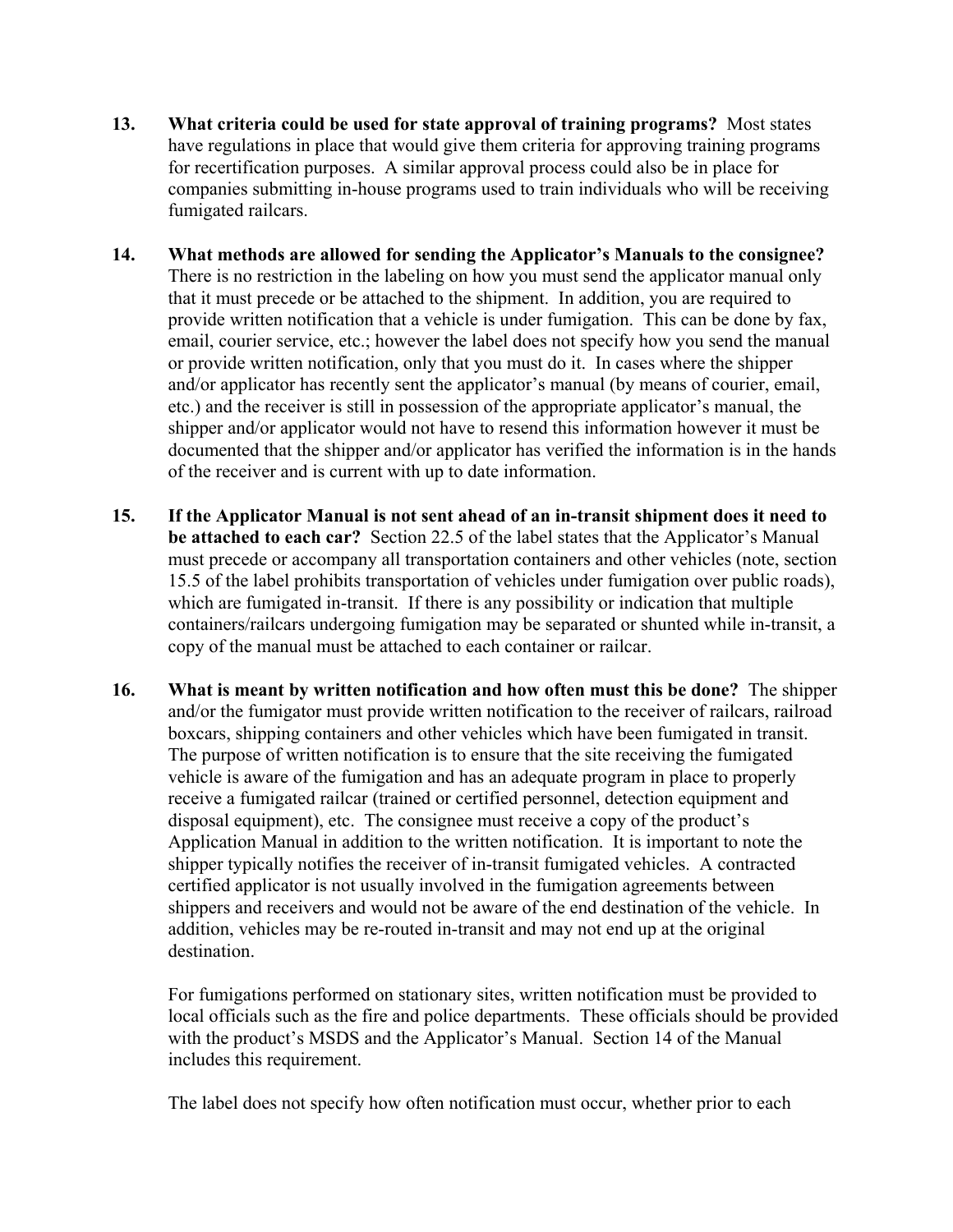fumigation or on an annual basis. As an example, local officials may not want to be notified every day that railcars are fumigated as long as they are aware that this will be a seasonal or on-going activity at a particular facility. If fumigated railcars will be received on a regular basis, annual notification to the receiver may be sufficient. State or local authorities may have more restrictive requirements and must be consulted on this matter.

- **17. What is the purpose of the 'Guidance' section of the FMP?** The intent of Section 21 is to provide more detailed information to the applicator on how to prepare an FMP for as many different types of fumigation sites as possible.
- **18. What is the purpose of the 'Applicator Procedure' section of the applicator manual?**  Section 22 contains the same information as this section on previous labeling to provide more detail for different types of common fumigation sites.
- **19. What is Application? Is this different for different types of fumigation?** Application means introducing the solid, liquid or gas fumigant product into an empty space, an area containing a commodity, or a rodent burrow. In most cases with space fumigations, the fumigant is applied from outside without actually entering the structure. Application methods differ depending upon (i) the fumigant formulation being used, (ii) site/area being treated and (iii) the target pest. For example, fumigation of infested grain using a solid fumigant product may involve pellets or tablets walked into the surface of the grain, applying pellets down into the grain mass with a probe, or the use of an automatic dispenser which uniformly applies the fumigant throughout the grain mass as the bin or silo is filled. When liquid phosphine (liquified gas or liquified gas under pressure) is used as a fumigant, it is introduced into the treated site with approved tubing where it disperses as a gas for quick distribution throughout the fumigated area. Outdoor rodent burrows are fumigated by placing pellets or tablets into the burrow and lightly sealing the entrance/exit.
- **20. What is a structure?** "Structure" means any building regardless of its design or the type of material used in its construction, whether public or private, vacant or occupied, the foundation thereof, and the adjacent enclosed areas. It shall also include but shall not be limited to warehouses, trucks, boxcars, railcars, ship holds, boxes, tarp covered stacks, other vehicles, or the contents thereof, and fumigation vaults.
- **21. What is an adjacent enclosed area?** A space that is located next to or near a structure that is being fumigated and has the potential for the phosphine gas to enter into and accumulate or remain in this area. If people or domestic animals may enter into this area during the fumigation or aeration process, you are required to conduct monitoring to be sure no one is exposed above the permitted level of 0.3 ppm on an 8-hour time weighted average.
- **22. Is notification required for all fumigations, including burrow?** Yes, as required by local regulations. In addition, if you are treating rodent burrows on a property where inhabited structures are located, the applicator must provide the customer (tenant,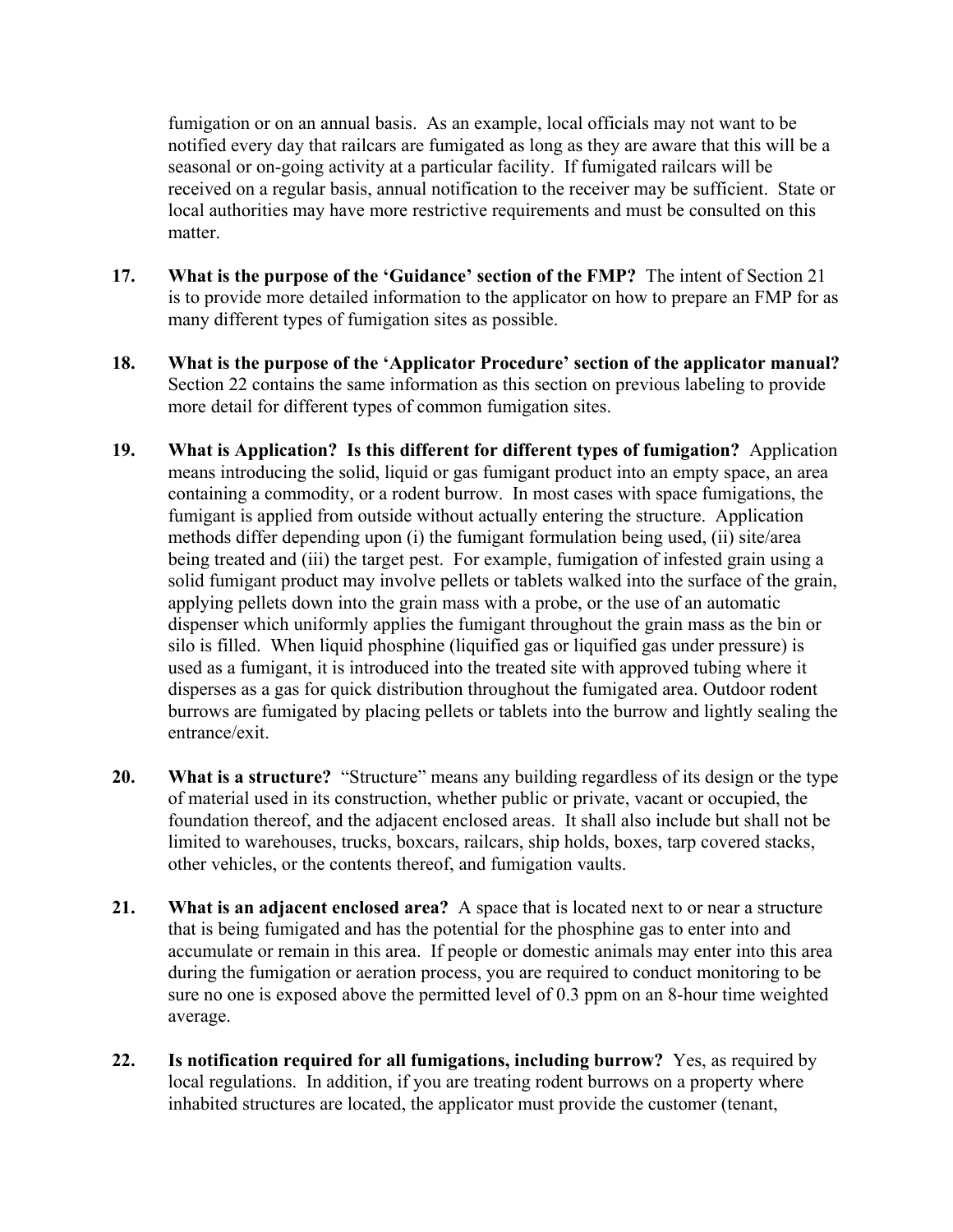homeowner, or property manager) with the product's MSDS and at a minimum the appropriate parts of the applicator manual prior to application.

- **23. When and who do you notify prior to a rodent burrow fumigation?** Section 26, Burrowing Pest Control, states that prior to treating rodent burrows on a property where inhabited structures are located the person applying the product must provide the customer, ie. the tenant, homeowner or property manager, with an MSDS or appropriate sections of the Applicator's Manual.
- **24. What is the difference between monitoring for safety and monitoring for efficacy?** Monitoring for safety of workers and bystanders is mandatory according to the label and is performed to determine (i) when and where respiratory protection is required, (ii) whether phosphine gas is escaping and is accumulating at unsafe levels in any areas and (iii) to take proper actions to prevent accidental exposure. Once fumigation has started and gas containment has been adequately characterized, spot checks must be made, especially if conditions change significantly or if an unexpected garlic odor is detected (cannot be relied on) or a change in phosphine concentration outside the fumigation area is detected. Section 15 of the Applicator's Manual ("Applicator and Worker Exposure") addresses safety monitoring and also Section C.1 in the "Guidance for Preparation of a Fumigation Management Plan" in the Applicator's Manual outlines safety monitoring.

Monitoring for efficacy involves the placement of test lines within the structure and determining whether adequate phosphine gas concentration has been reached. Efficacy monitoring will also help to determine whether or not to add more fumigant during fumigation because of poor distribution within the structure or to supplement loss due to leakage. This type of monitoring is not mandatory per labeling and is only recommended. Section C.2 of the "Guidance for Preparation of a Fumigation Management Plan" in the Applicator's Manual outlines monitoring for efficacy.

- **25. Who is allowed to conduct and document monitoring?** The certified applicator is responsible for the fumigation and would be the person responsible for ensuring plans are in place for conducting safety monitoring during the fumigation period. Trained workers or the certified applicator may perform monitoring (trained individuals may want to verify gas concentration in a railcar prior to aerating, or verify efficacy of grain fumigation underway, etc.). Trained workers must know how to properly use the detection equipment and how to implement site specific evacuation procedures if necessary.
- **26. How is monitoring done?** There are a number of devices on the market for the measurement of phosphine gas. The devices range from glass tubes to electronic equipment. Knowledge of the use and limitations of such devices are part of the training program for fumigation workers. Registrants of phosphine products also serve as an additional source for information on these devices.
- **27. Is monitoring required for all fumigations? If not, when is it required and when is it not required?** Monitoring for safety is always required unless it can be